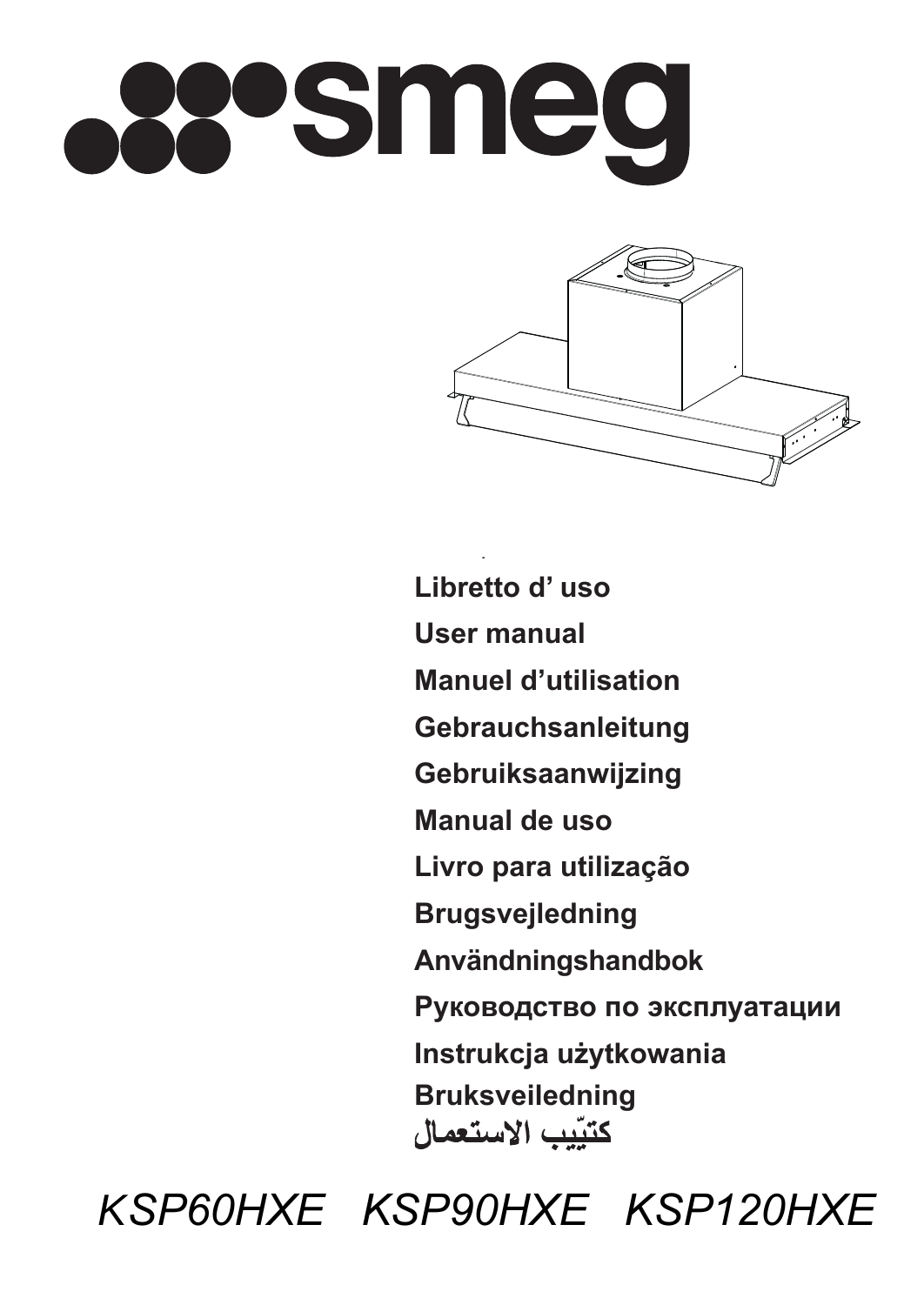## **INDICE**

## **INDEX**

| <b>INDEX</b> |  |
|--------------|--|
|              |  |
|              |  |
|              |  |
|              |  |
|              |  |

### **SOMMAIRE**

| CONSIGNES DE SÉCURI |  |
|---------------------|--|
|                     |  |
| <b>INSTALLATIC</b>  |  |
|                     |  |
|                     |  |

## **INHALTSVERZEICHNIS**

| SICHERHEITSINFORMATIONEN |  |
|--------------------------|--|
| CHARAKTERISTIKEN         |  |
| MONTAGE                  |  |
| <b>REDIENI</b>           |  |
|                          |  |

## **INHOUDSOPGAVE**

| VEILIGHEIDSINFORMA    |  |
|-----------------------|--|
| <b>FIGENSCHAPPEN</b>  |  |
| INSTALLA <sup>.</sup> |  |
|                       |  |
|                       |  |
|                       |  |

# **ÍNDICF**

| INSTALACIÓN |  |
|-------------|--|
|             |  |
|             |  |
|             |  |

 $\mathbf{H}$ 

FR.

DE

 $NL$ 

ES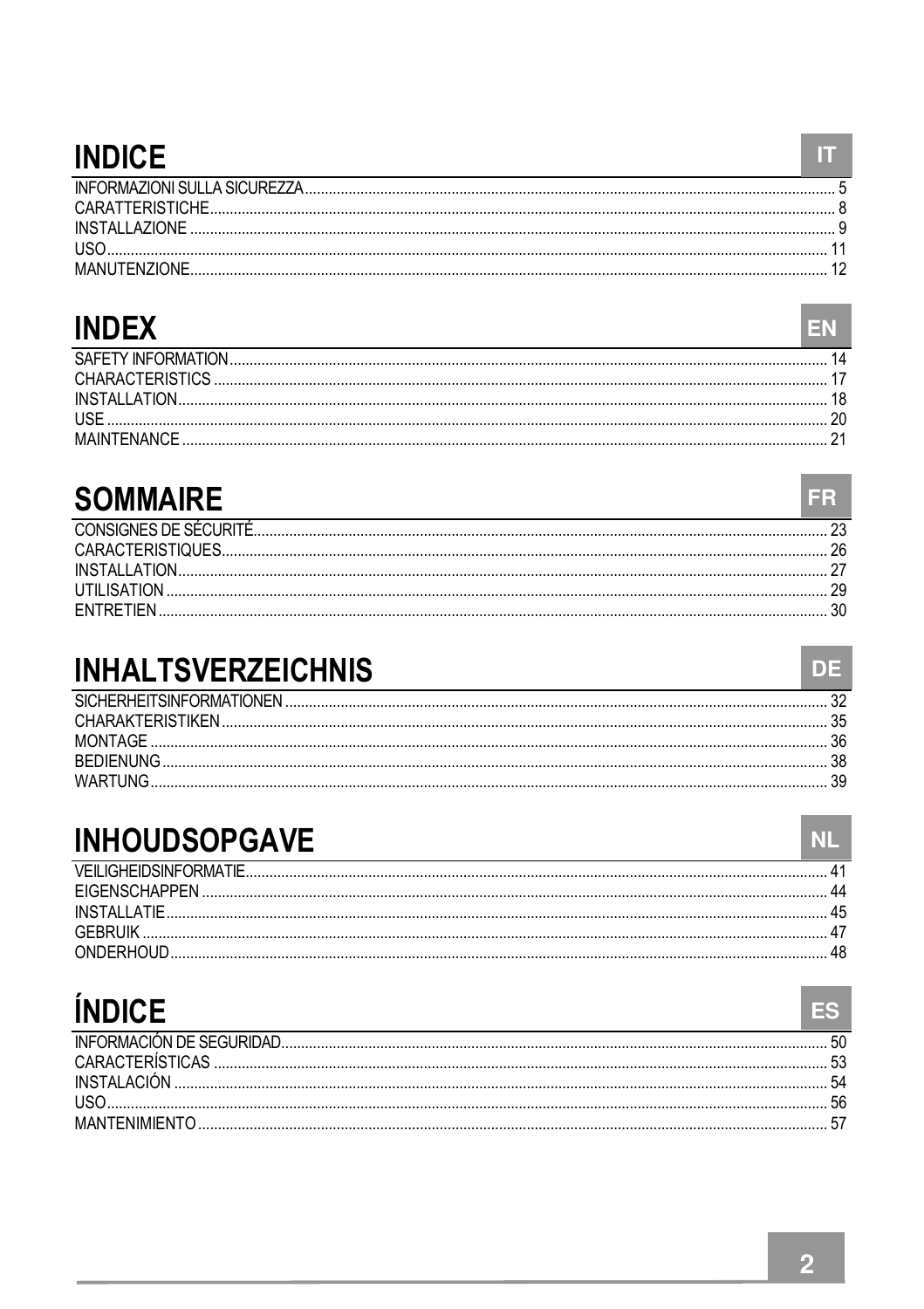# **ÍNDICE**

| . |  |
|---|--|
|   |  |
|   |  |
|   |  |
|   |  |
|   |  |

## **INDHOLD**

| <b>INDHOLD</b> |    |
|----------------|----|
|                | 68 |
|                |    |
|                |    |
|                |    |
|                |    |

## **INNHOLD**

| SIKKERHETSINFORMAS.ION |  |
|------------------------|--|
|                        |  |
|                        |  |
|                        |  |
|                        |  |

## **УКАЗАТЕЛЬ**

| VCTAHORKA            |  |
|----------------------|--|
| <b>AKCUUVATALINY</b> |  |
|                      |  |
|                      |  |

## **SPIS TREŚCI**

| INSTALAC.IA         |  |
|---------------------|--|
| <b>IIZYTKOWANI-</b> |  |
| KONSERWAC           |  |
|                     |  |

# **INNEHÅLL**

| SAKERHETSINFORMATION |  |
|----------------------|--|
| <b>FGENSKAPER</b>    |  |
|                      |  |
|                      |  |
|                      |  |
|                      |  |

**PT** 

RU

 $PL$ 

**SE**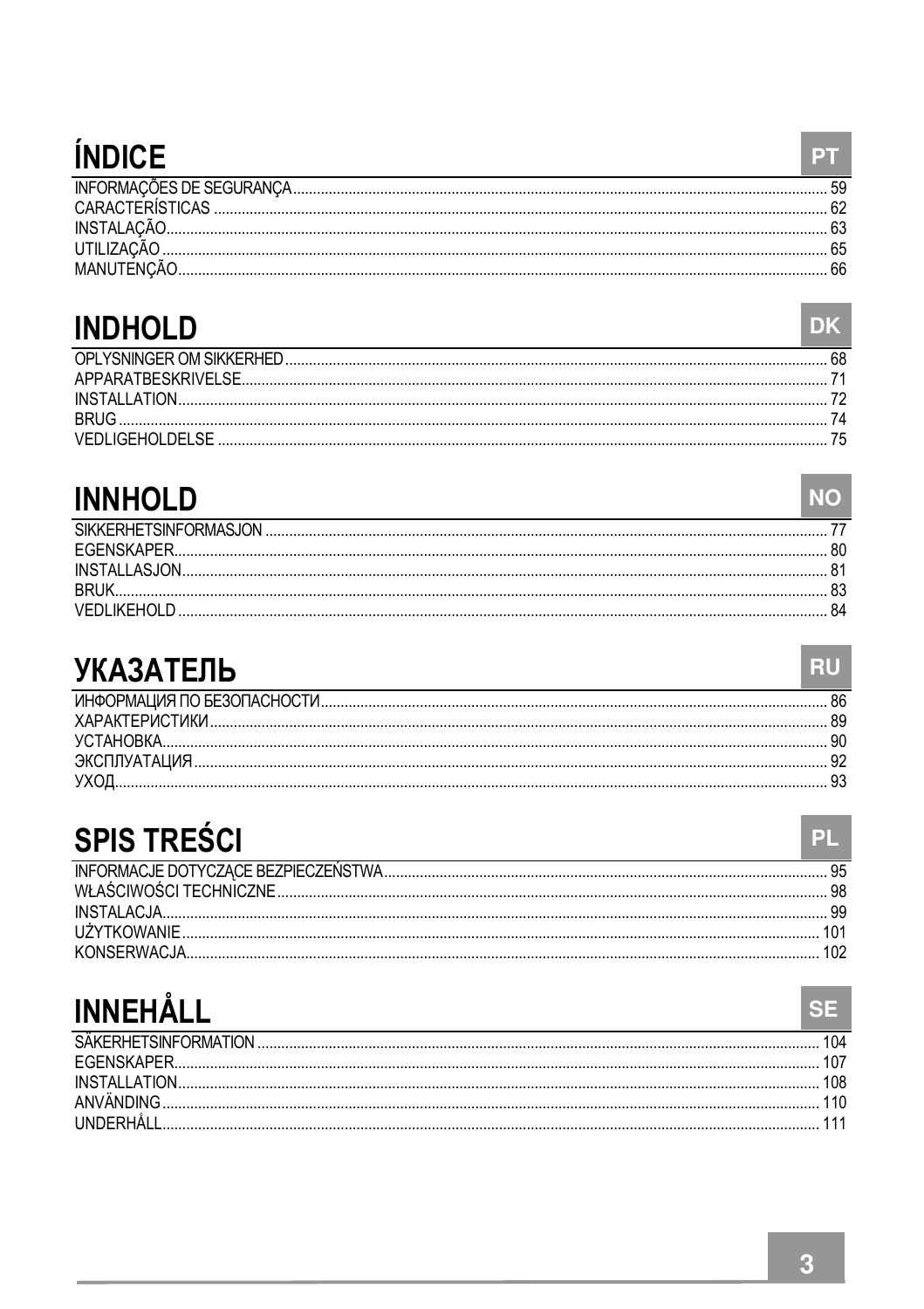# **SISÄLTÖ**

# الفهرس

| الفهرس |  |
|--------|--|
|        |  |
|        |  |
|        |  |
|        |  |
|        |  |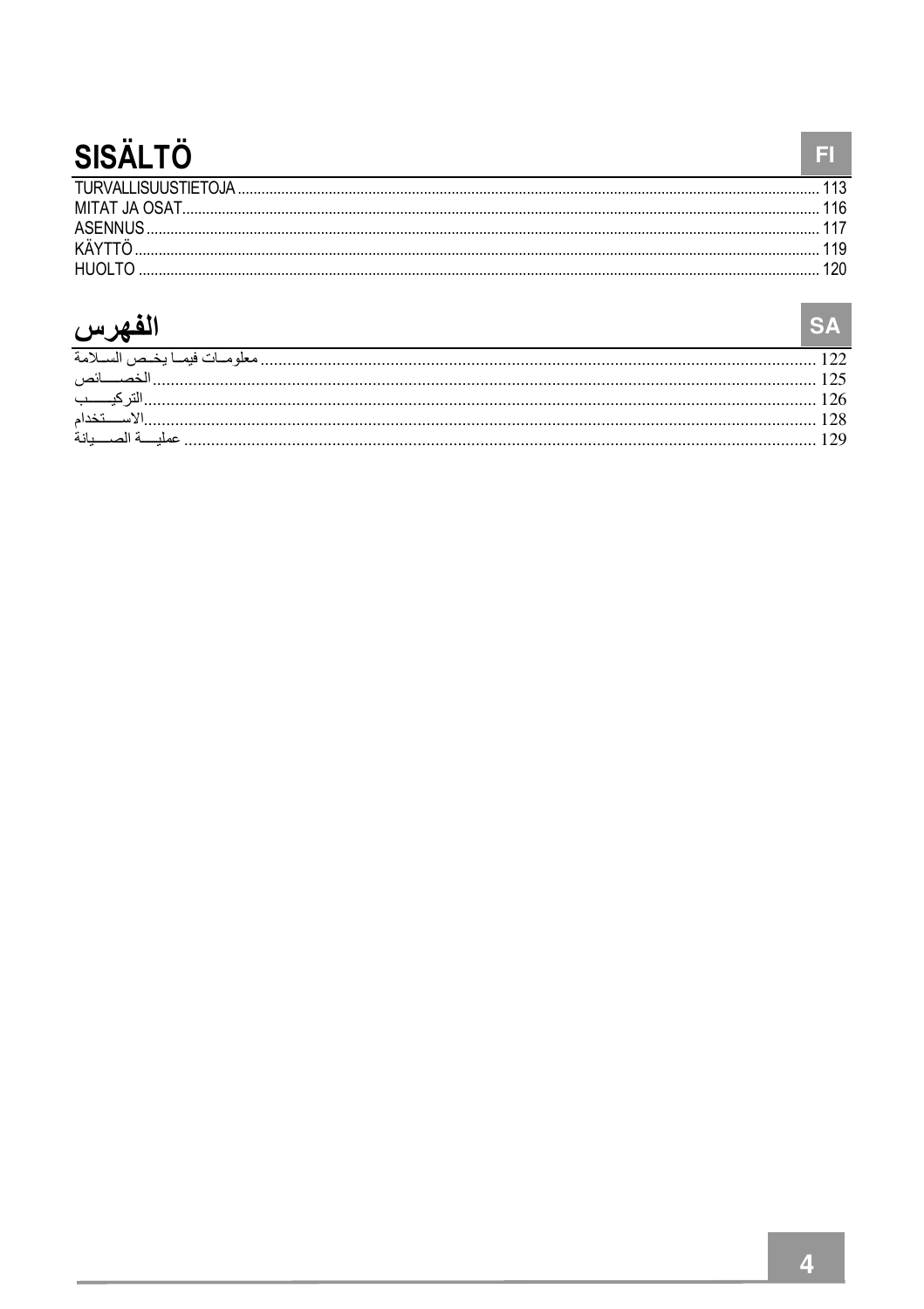## **INFORMACIÓN DE SEGURIDAD**

 $\overline{\mathbf{O}}$  Por su propia seguridad y para el correcto funcionamiento del aparato, lea atentamente este manual antes de la instalación y puesta en marcha. Guarde siempre estas instrucciones con el aparato, incluso si se cede o transfiere a un tercero. Es importante que los usuarios estén familiarizados con todas las características de funcionamiento y seguridad del aparato.

 $\triangle$  Los cables deben ser conectados por un técnico competente.

- El fabricante no se hace responsable de ningún daño que resulte de una instalación o uso inadecuado.
- La distancia mínima de seguridad entre la placa de cocción y la campana extractora es de 650 mm (algunos modelos pueden instalarse a una altura inferior; véase la sección sobre dimensiones de trabajo e instalación).
- Si en las instrucciones de montaje de la placa de cocción a gas se indica una distancia mayor que la indicada anteriormente, debe tenerse en cuenta.
- Compruebe que la tensión de red coincide con la indicada en la placa de características del interior de la campana.
- Los dispositivos de desconexión deben instalarse en la instalación fija de acuerdo con las regulaciones para sistemas de cableado.
- Para los aparatos de la clase I, compruebe que el suministro de corriente eléctrica de la casa tiene una conexión a tierra adecuada.
- Conecte la campana a la chimenea con un tubo de un diámetro mínimo de 120 mm. El trayecto de humos debe ser lo más corto posible.
- Deben observarse todas las normas relativas al escape de aire.
- No conecte la campana extractora a los conductos de humos de combustión (p. ej. calderas, chimeneas, etc.).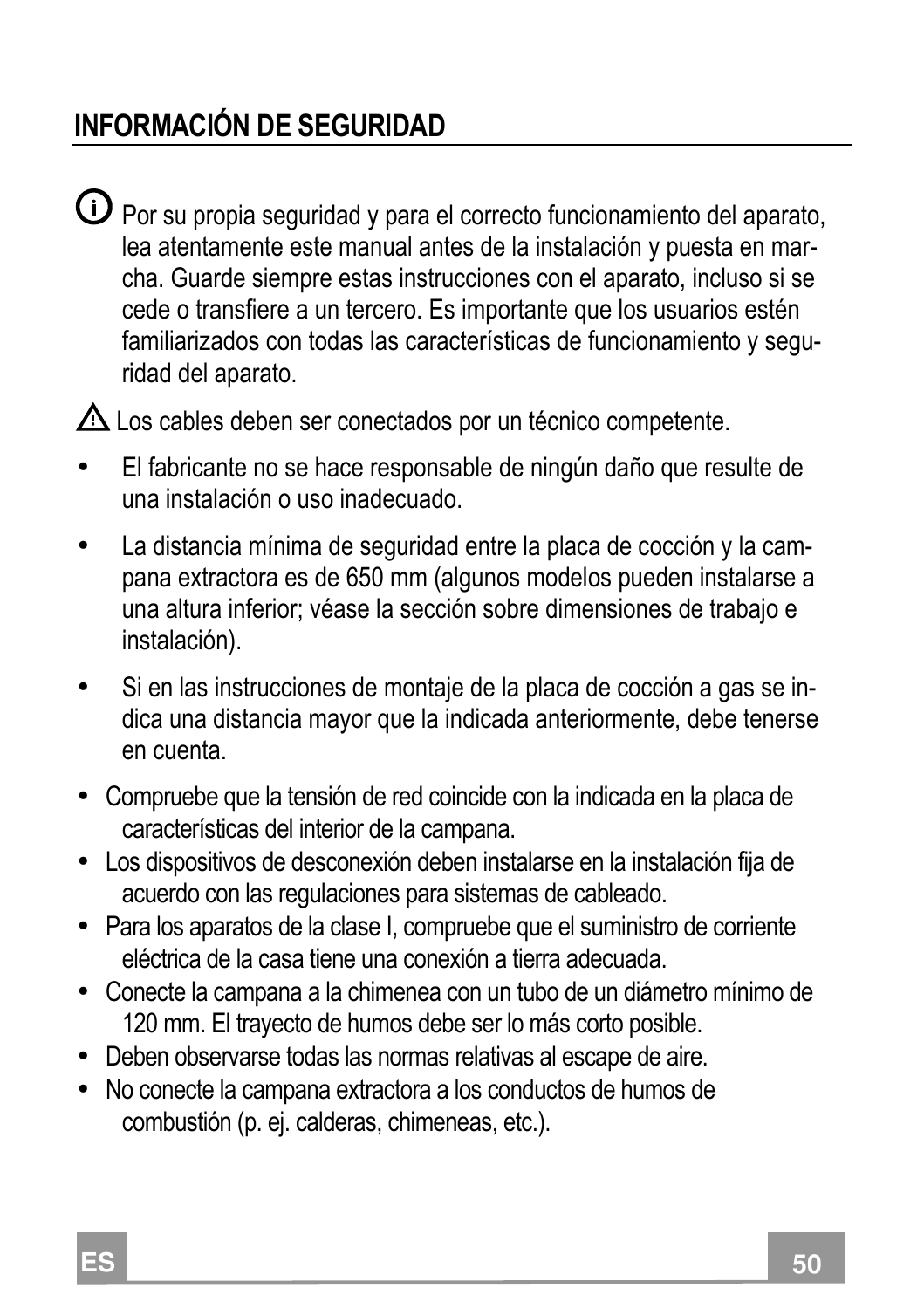- Si la campana se utiliza en combinación con equipos no eléctricos (por ejemplo, aparatos de gas), debe asegurarse un grado suficiente de ventilación en el local para evitar el retorno del flujo de gases de escape. Cuando la campana extractora se utiliza en combinación con aparatos no eléctricos, la presión negativa en el local no debe ser superior a 0,04 mbar para evitar que los humos vuelvan al local a través de la campana extractora.
- El aire no debe descargarse a través de un conducto utilizado para los gases de combustión procedentes de aparatos de combustión de gas u otros combustibles.
- Si el cable de alimentación está dañado, debe ser reemplazado por el fabricante o por un técnico de servicio.
- Conecte la clavija a una toma de corriente que cumpla la normativa vigente y sea accesible.
- En cuanto a las medidas técnicas y de seguridad a adoptar para el vertido de humos, es importante cumplir escrupulosamente las normas establecidas por las autoridades locales.

 **ADVERTENCIA:** Retire la película protectora antes de instalar la campana.

- Utilice únicamente tornillos y herramientas que sean adecuados para la campana.
- **ADVERTENCIA:** Si no se instalan tornillos o sujetadores de acuerdo con estas instrucciones, se puede producir una descarga eléctrica.
- No observar directamente con instrumentos ópticos (prismáticos, lupas, etc.).
- No cocine en flambeado bajo la campana: podría producirse un incendio.
- Este aparato puede ser utilizado por niños a partir de los 8 años y por personas con capacidades psico-físico-sensoriales reducidas o con una experiencia y conocimientos insuficientes, siempre que sean cuidadosamente supervisados e instruidos sobre cómo utilizar el aparato de forma segura y sobre los peligros que conlleva. Asegúrese de que los niños no jueguen con el aparato. La limpieza y el mantenimiento por parte del usuario no deben ser llevados a cabo por niños, a menos que sean supervisados.
- Supervise a los niños, asegurándose de que no jueguen con el aparato.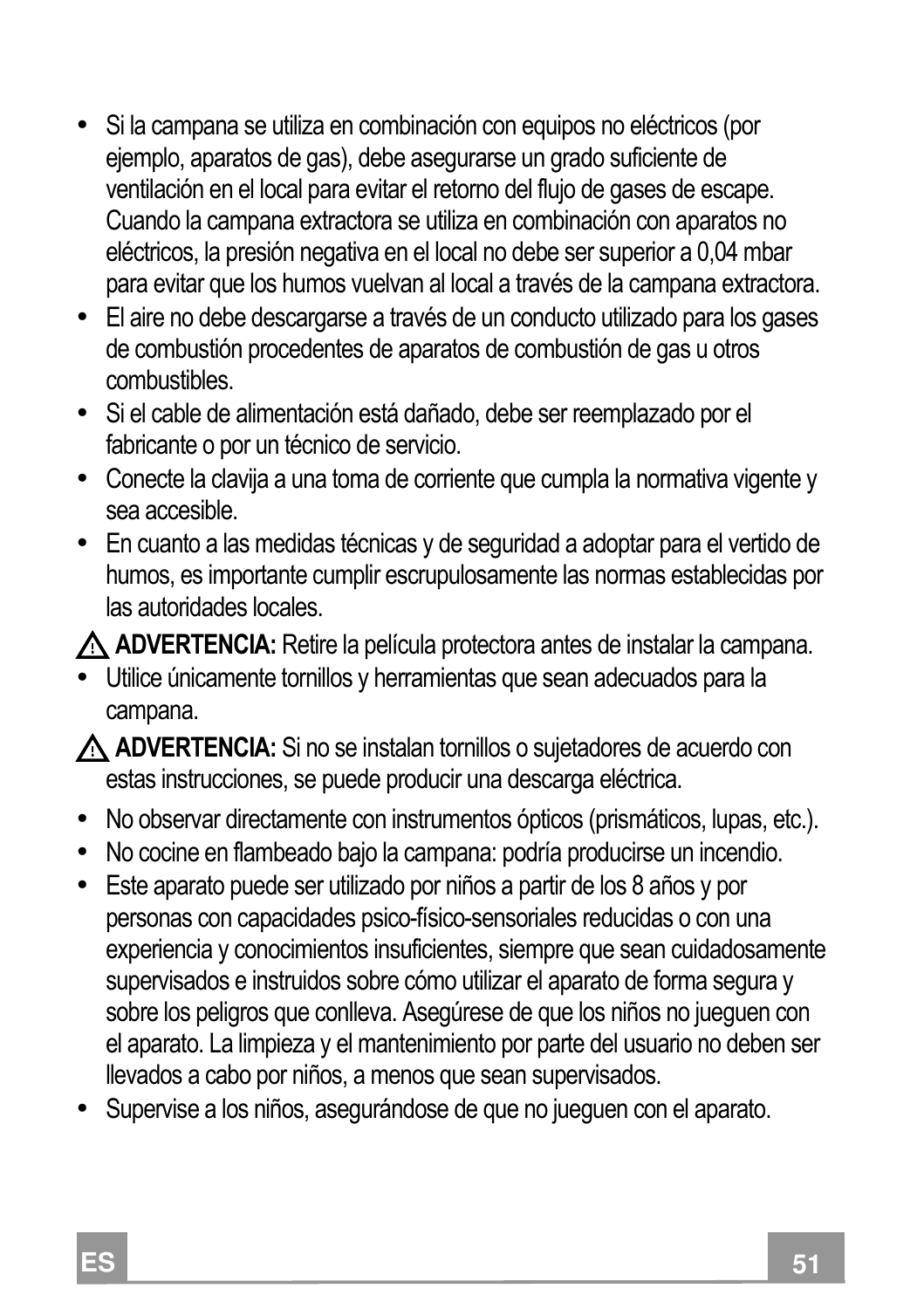• El aparato no debe ser utilizado por personas (incluyendo niños) con capacidades psico-físico-sensoriales reducidas o con experiencia y conocimientos insuficientes, a menos que sean cuidadosamente supervisados e instruidos.



A Las piezas accesibles pueden calentarse mucho cuando se utilizan aparatos de cocina.

- Limpie y/o reemplace los filtros después del tiempo especificado (peligro de incendio). Véase el apartado Mantenimiento y limpieza.
- Deberá preverse una ventilación adecuada en el espacio cuando la campana extractora de humos se utilice junto con aparatos que utilicen gas u otros combustibles (no aplicable a los aparatos que sólo descargan aire en el local).
- El símbolo  $\widetilde{\mathbb{X}}$  en el producto o en su embalaje indica que este producto no debe desecharse como residuo doméstico normal. Tenga en cuenta que el producto a eliminar debe recogerse en un punto de recogida adecuado para el reciclaje de componentes eléctricos y electrónicos. Al asegurarse de que este producto se deseche correctamente, ayudará a evitar las posibles consecuencias negativas para el medio ambiente y la salud que podrían derivarse de una eliminación inadecuada de este producto. Para obtener información más detallada sobre el reciclaje de este producto, póngase en contacto con el Municipio, el servicio local de eliminación de residuos o la tienda donde adquirió el producto.

**2**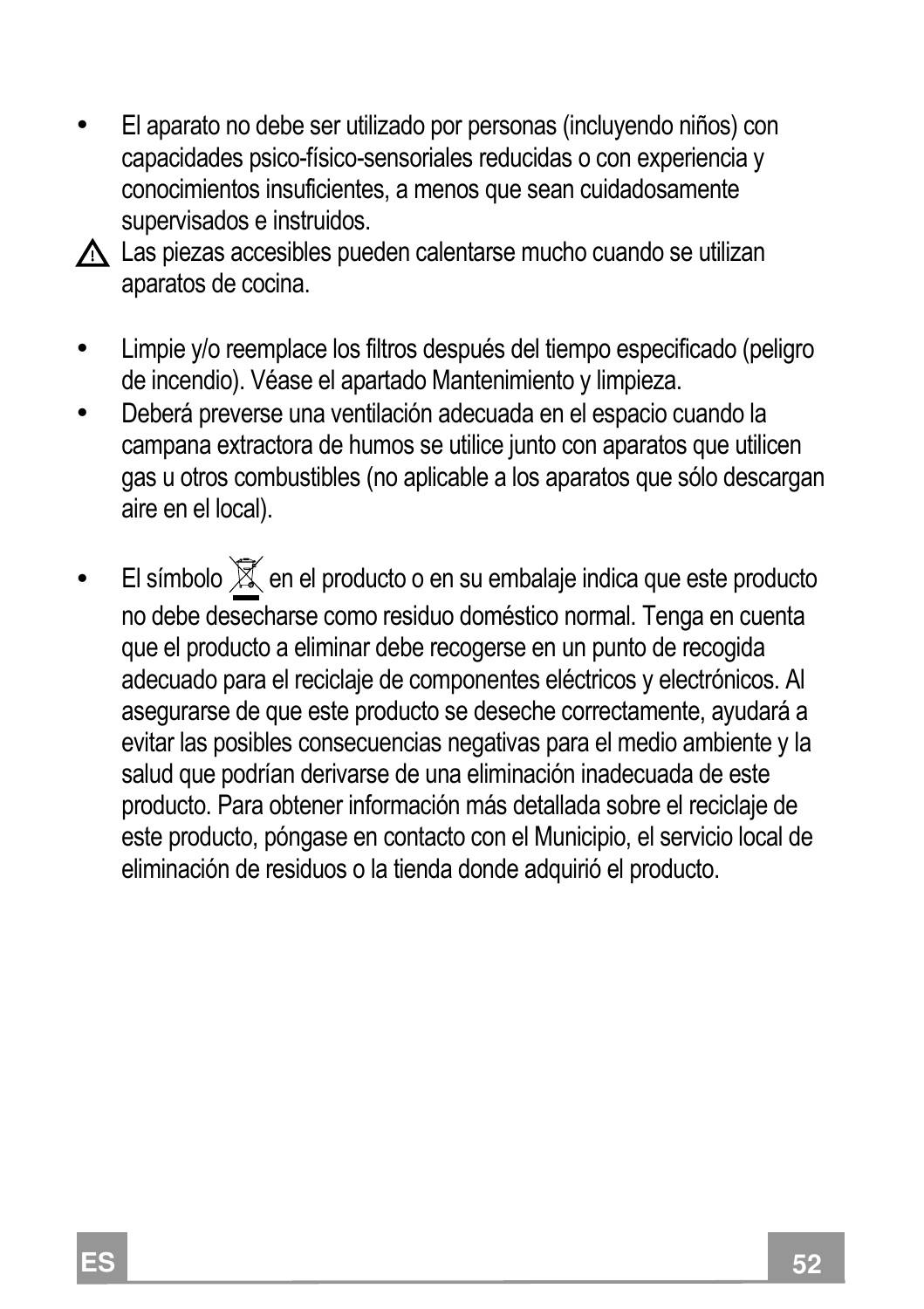# **CARACTERÍSTICAS**

### **Dimensiones**



#### **Componentes**

| Ref. |      | Cant Componentes de producto                                              |  |  |
|------|------|---------------------------------------------------------------------------|--|--|
|      |      | Cuerpo de la campana dotado de: mandos, luz, grupo<br>ventilador, filtros |  |  |
| 2.2  | 1    | Chimenea inferior                                                         |  |  |
| 8    | 1    | Rejilla direccionada ø 125 mm                                             |  |  |
| 9    |      | Brida de reducción ø 150-120 mm                                           |  |  |
| Ref. |      |                                                                           |  |  |
|      |      | Cant Componentes de instalación                                           |  |  |
| 12a  | 4    | Tomillos 3,9 x 13                                                         |  |  |
| 12c  |      | 2 Tomillos $2.9 \times 9.5$                                               |  |  |
| 12e  | 2    | Tornillos 2,9 x 9,5 (arandela bajo cabeza)                                |  |  |
|      | Cant | Documentación                                                             |  |  |
|      |      | Manual de instrucciones                                                   |  |  |

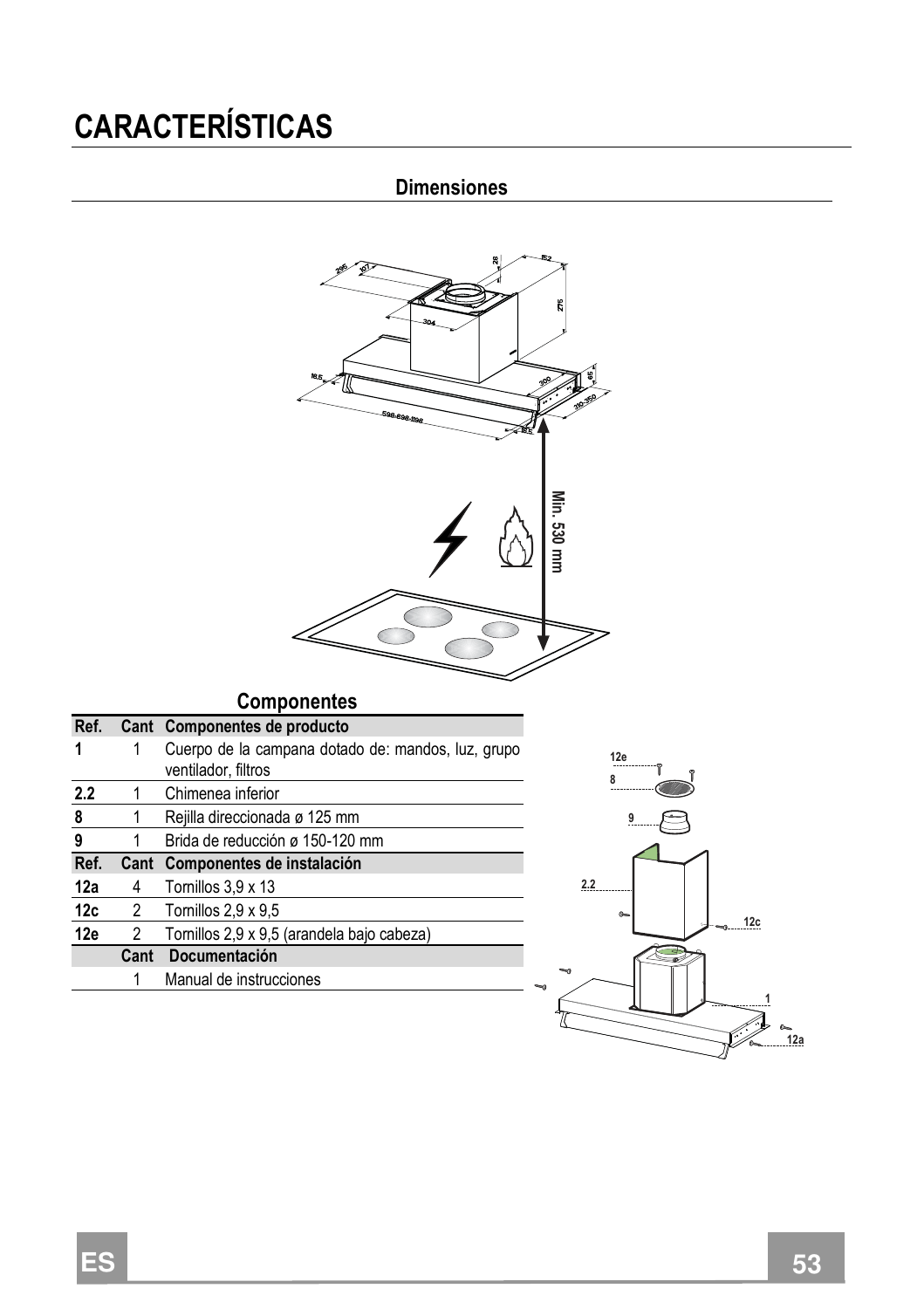## **INSTALACIÓN**

### **Fijación de la campana**

- Introducir el cuerpo de la campana en el armario de pared.
- Alinear el cuerpo de la campana con la parte frontal e inferior del armario de pared (portillos o puertas excluidos).
- Quitar los filtros antigrasa.
- Atornillar desde el interior el cuerpo de la campana al armario de pared con los tornillos **12a** (3,9 x 13) en dotación.
- Aflojar los tornillos que fijan el distanciador y regularlo en la posición justa antes de atornillarlo definitivamente.



**ATENCIÓN: El cuerpo de la campana debe montarse en el armario de pared antes de fijarlo a la pared.**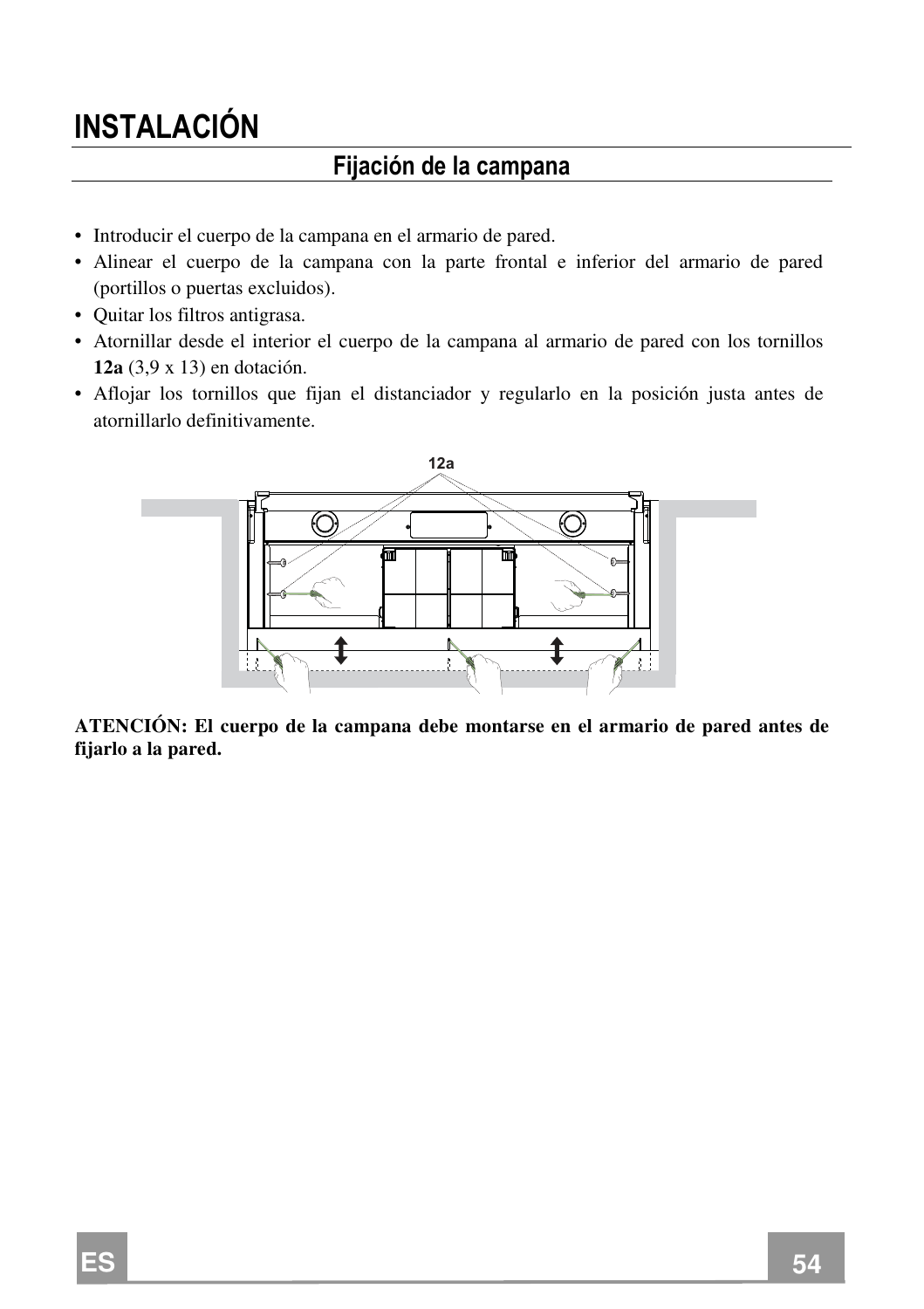#### **Conexiones**

#### **SALIDA DEL AIRE VERSIÓN ASPIRANTE**

Para la instalación de la versión aspirante, conectar la campana al tubo de salida mediante un tubo rígido o flexible de ø150 o 120 mm, a discreción del instalador.

- Para la conexión con el tubo de ø120 mm, introducir la brida de reducción **9** en la salida del cuerpo de la campana.
- Fijar el tubo con abrazaderas adecuadas. Este material no se proporciona en dotación.
- Quitar los filtros antiolor al carbón activo.

#### **SALIDA DEL AIRE VERSIÓN FILTRANTE**

- Realizar un orificio de ø 125 mm en la repisa de encima de la campana.
- Introducir la brida de reducción **9** en la salida del cuerpo de la campana.
- Conectar la salida del cuerpo de la campana con la parte superior del mueble colgante mediante un tubo rígido o flexible de ø120 mm, a discreción del instalador.
- Fijar el tubo con abrazaderas adecuadas. Este material no se proporciona en dotación.
- Fijar la rejilla de dirección **8** en la salida del aire reciclado mediante los 2 tornillos **12e** (2,9 x 9,5) en dotación.
- Controlar que estén presentes los Filtros Antiolor al Carbón activo.

#### **CONEXIÓN ELÉCTRICA**

- Conectar la campana a la red de alimentación eléctrica instalando un interruptor bipolar con apertura de los contactos de 3 mm como mínimo.
- Quitar los Filtros antigrasa y asegurase de que el conector del Cable de acometida esté colocado correctamente en el enchufe del Aspirador.

#### **Montaje de la chimenea**

#### **Chimenea inferior**

- Separar ligeramente las dos faldas laterales de la chimenea, engancharlas sobre el cuerpo de la campana y volverlas a cerrar hasta el tope.
- Atornillar la chimenea al cuerpo de la campana lateralmente con 2 tornillos **12c** (2,9 x 9,5) en dotación sin apretarlos.
- Antes de apretar los tornillos es posible efectuar pequeños ajustes de profundidad usando el ojal de la chimenea.







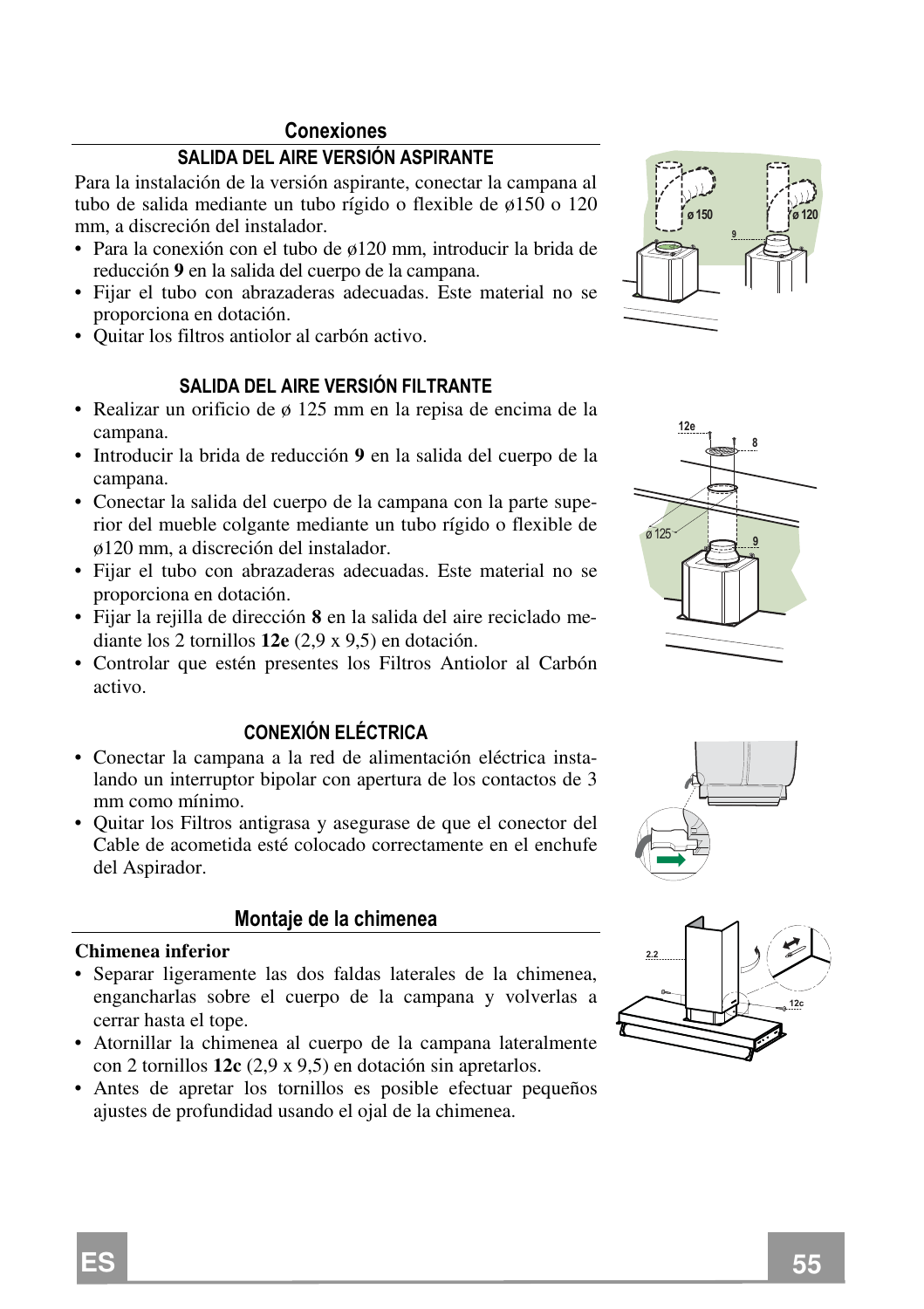

### **Tablero de mandos**

| Tecla          | Función                                                                                                                                                                                                                                            | Led                                                                                                                                                                                                                                                                                                  |  |  |  |
|----------------|----------------------------------------------------------------------------------------------------------------------------------------------------------------------------------------------------------------------------------------------------|------------------------------------------------------------------------------------------------------------------------------------------------------------------------------------------------------------------------------------------------------------------------------------------------------|--|--|--|
| L              | Enciende y apaga la instalación de iluminación.                                                                                                                                                                                                    |                                                                                                                                                                                                                                                                                                      |  |  |  |
|                | Si se presiona por 2 segundos aproximadamente<br>enciende/apaga la instalación de iluminación con<br>intensidad reducida.                                                                                                                          |                                                                                                                                                                                                                                                                                                      |  |  |  |
| <b>T1</b>      | Enciende y apaga el motor de aspiración a la primera<br>velocidad.                                                                                                                                                                                 | Encendido                                                                                                                                                                                                                                                                                            |  |  |  |
|                | Manteniendo presionada la tecla por aproximadamente 2<br>segundos, cuando todas las cargas están apagadas<br>(Motor+Luz) se efectúa el reset de los filtros y se apagan<br>los leds encendidos.                                                    | Después de 100 horas de trabajo<br>todos los leds (L1-L2-L3-L4) se<br>encienden para señalar la saturación<br>de los filtros antigrasa metálicos.<br>Después de 200 horas de trabajo<br>todos los leds (L1-L2-L3-L4) se<br>encienden para señalar la saturación<br>de los filtros al carbono activo. |  |  |  |
| T <sub>2</sub> | Enciende el motor de aspiración a la segunda velocidad.                                                                                                                                                                                            | Encendido                                                                                                                                                                                                                                                                                            |  |  |  |
|                | Manteniendo la tecla presionada por aproximadamente 5<br>segundos, cuando todas las cargas están apagadas<br>(motor+luz) se activa/desactiva el telemando.                                                                                         | 2 parpadeos Telemando Activado.<br>1 parpadeo Telemando Desactivado.                                                                                                                                                                                                                                 |  |  |  |
| <b>T3</b>      | Enciende el motor de aspiración a la tercera velocidad.                                                                                                                                                                                            | Encendido                                                                                                                                                                                                                                                                                            |  |  |  |
|                | Manteniendo la tecla presionada por aproximadamente 2<br>segundos se activa la velocidad intensiva, dicha<br>velocidad está temporizada en 6 minutos, al final de los<br>cuales el sistema regresa a la velocidad implementada<br>precedentemente. |                                                                                                                                                                                                                                                                                                      |  |  |  |
| <b>T4</b>      | Manteniendo la tecla presionada por aproximadamente 2<br>segundos se activa el apagado automático retrasado en<br>30 minutos (motor+luces).                                                                                                        | Encendido                                                                                                                                                                                                                                                                                            |  |  |  |
|                | Manteniendo la tecla presionada por aproximadamente 5<br>segundos se activa/desactiva la alarma de los filtros al<br>carbono activo.                                                                                                               | 2 parpadeos de los leds (L1-L2-L3)<br>Alarma Filtro Activado.<br>1 parpadeo de los leds (L1-L2-L3)<br>Alarma Filtro Desactivado.                                                                                                                                                                     |  |  |  |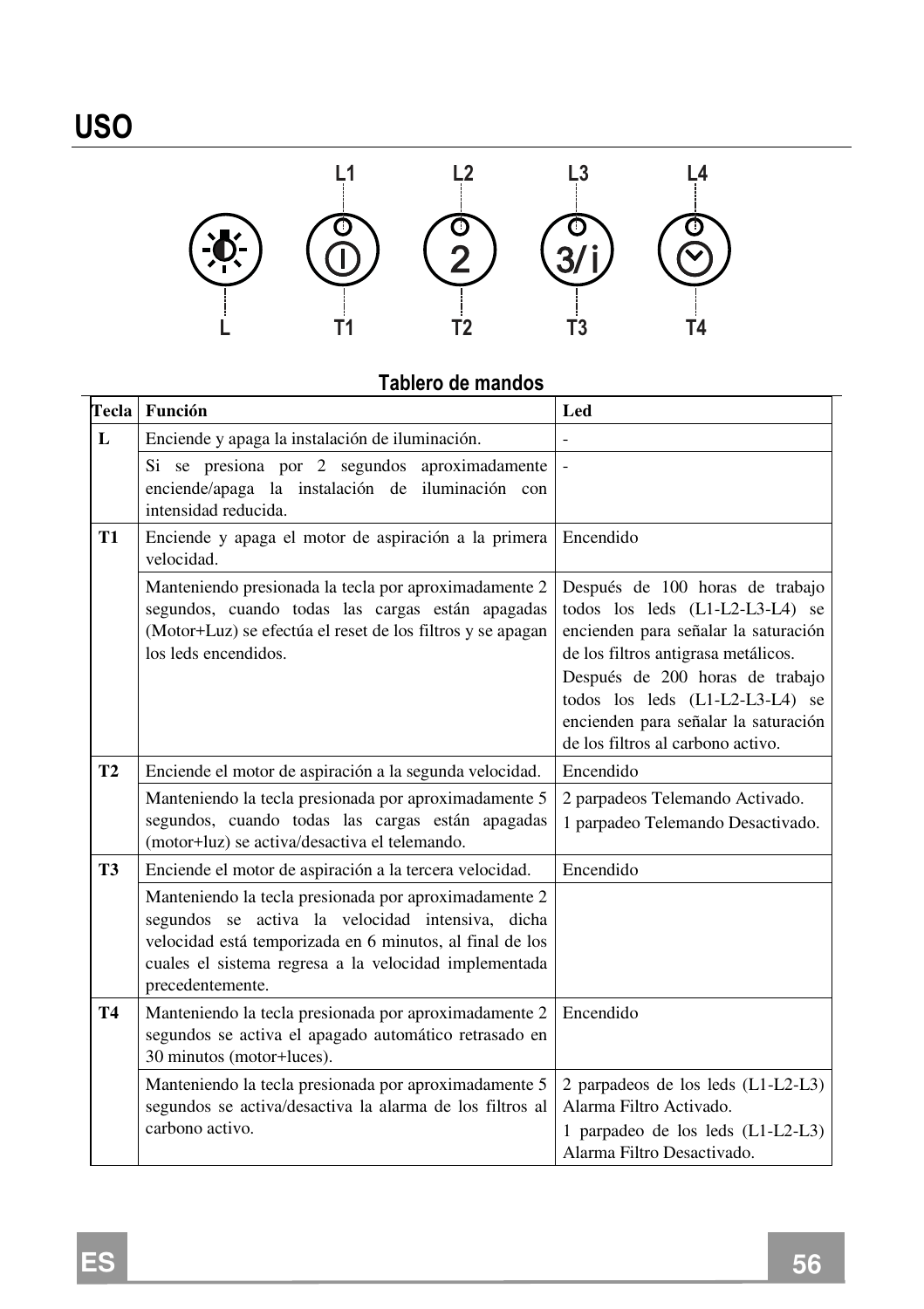## **MANTENIMIENTO**

### **MANDO REMOTO (OPCIONAL)**

Esta unidad puede ser controlada por medio de un mando remoto, alimentado por una batería de 3 V tipo CR2032 (no incluida).

- No coloque el mando remoto cerca de fuentes de calor.
- No abandone las baterías en el medio ambiente, deposítelas en los contenedores previstos.

#### **Filtros antigrasa metálicos**

Se pueden lavar también en lavavajillas, y necesitan ser lavados cuando todos los led de los mandos están encendidos fijos o por lo menos cada 2 meses de uso o más frecuentemente, en caso de uso particularmente intenso.

#### **Reset de la señal de alarma**

• Presionar la tecla **T1** (Ver párrafo de uso).

#### **Limpieza de los filtros**

- Quitar los filtros uno por vez, empujándolos hacia la parte posterior del grupo y tirando simultáneamente hacia abajo.
- Lavar los filtros evitando doblarlos, y dejarlos secar antes de volverlos a montar.
- Montar nuevamente los filtros teniendo cuidado de mantener la manija hacia la parte visible externa.